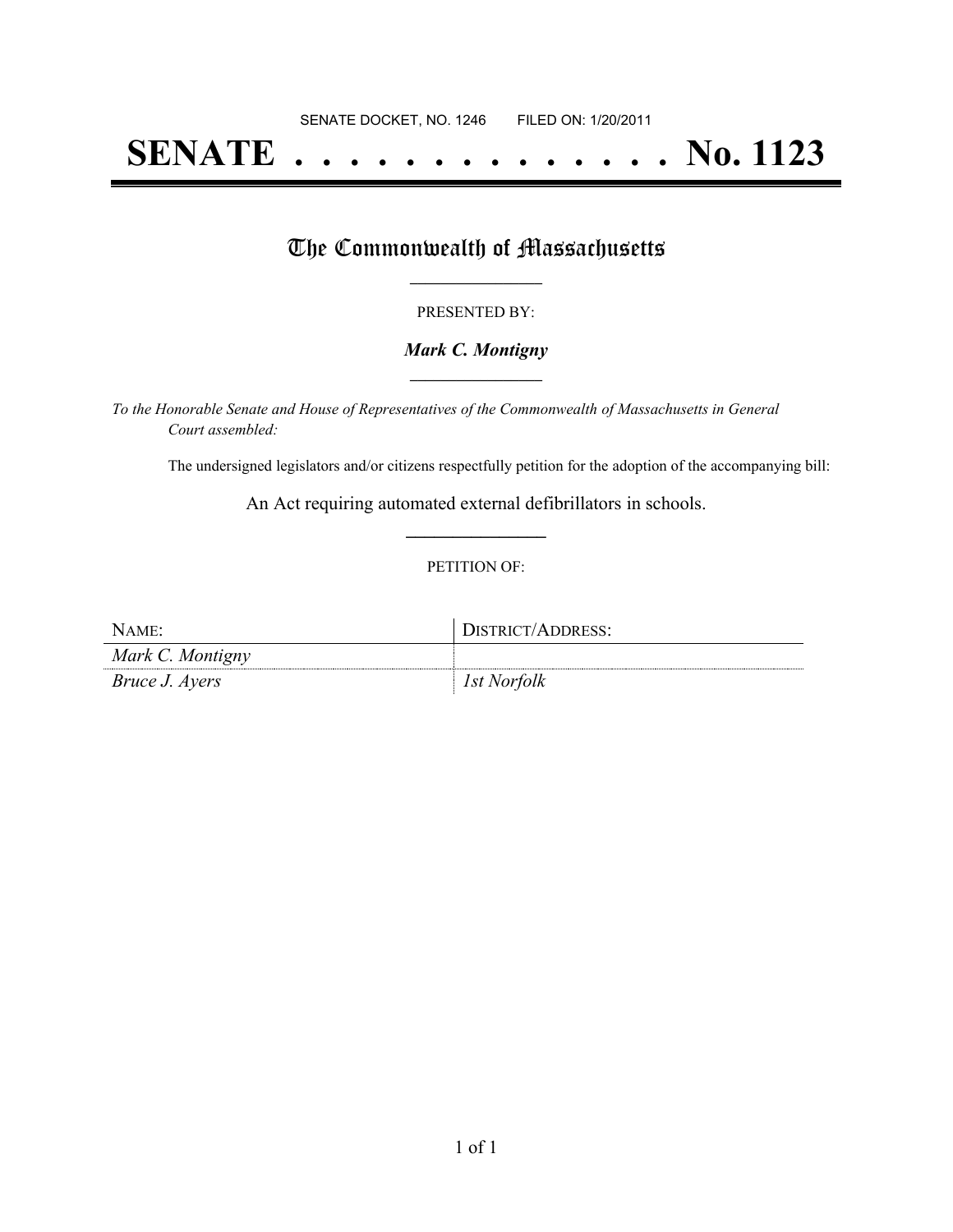## **SENATE . . . . . . . . . . . . . . No. 1123**

By Mr. Montigny, a petition (accompanied by bill, Senate, No. 1123) of Mark C. Montigny and Bruce J. Ayers for legislation requiring automated external defibrillators in schools. Public Health.

### [SIMILAR MATTER FILED IN PREVIOUS SESSION SEE SENATE, NO. *842* OF 2009-2010.]

### The Commonwealth of Massachusetts

**\_\_\_\_\_\_\_\_\_\_\_\_\_\_\_ In the Year Two Thousand Eleven \_\_\_\_\_\_\_\_\_\_\_\_\_\_\_**

An Act requiring automated external defibrillators in schools.

Be it enacted by the Senate and House of Representatives in General Court assembled, and by the authority *of the same, as follows:*

| $\mathbf{1}$ | Section 1. Chapter 111 of the General Laws is hereby amended by inserting                                   |
|--------------|-------------------------------------------------------------------------------------------------------------|
| 2            | after section 57D the following section:—                                                                   |
| 3            | Section 57E. All public schools shall have a automatic external defibrillator on                            |
| 4            | its premises and shall have AED providers, as defined in section $12V\frac{1}{2}$ of chapter 112 available. |
| 5            | The provisions of said section $12V\frac{1}{2}$ of said chapter 112 shall be applicable to any action under |
| 6            | this section.                                                                                               |
| 7            | Section 2. On-site cardiac automated external defibrillator. 1. All Schools as                              |
|              |                                                                                                             |
| 8            | defined by Chapter 32 Section 1 shall provide and maintain on-site in each instructional school             |
| 9            | facility automated external defibrillator (AED) equipment, as defined in section (1) in quantities          |

10 and types deemed by the commissioner of education in consultation with the commissioner of